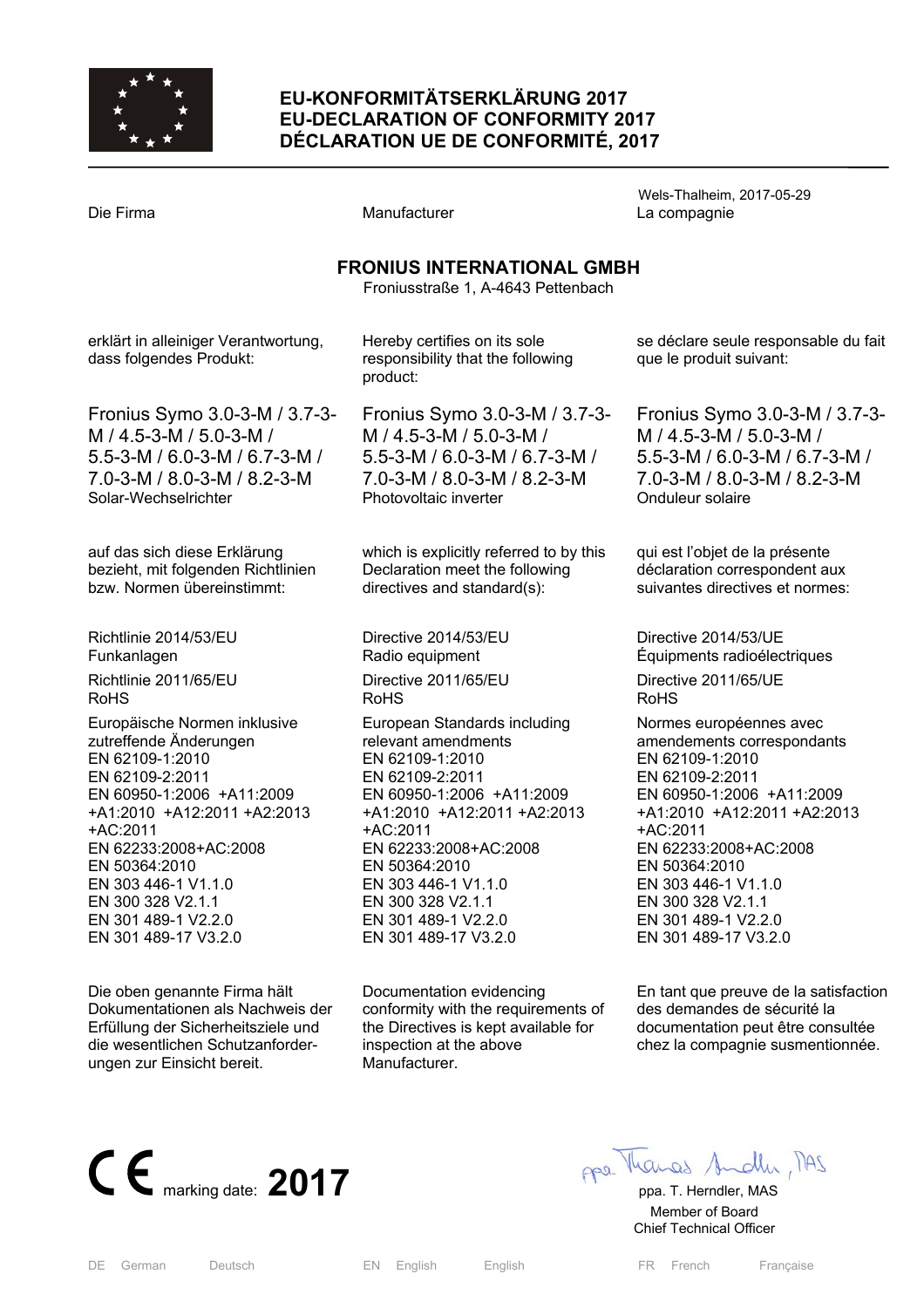

### **EU-DECLARATION OF CONFORMITY 2017 DICHIARAZIONE DI CONFORMITÀ UE, 2017 DECLARACIÓN UE DE CONFORMIDAD, 2017**

Wels-Thalheim, 2017-05-29

Manufacturer Costruttore La empresa

# **FRONIUS INTERNATIONAL GMBH**

Froniusstraße 1, A-4643 Pettenbach

Hereby certifies on its sole responsibility that the following product:

Fronius Symo 3.0-3-M / 3.7-3- M / 4.5-3-M / 5.0-3-M / 5.5-3-M / 6.0-3-M / 6.7-3-M / 7.0-3-M / 8.0-3-M / 8.2-3-M Photovoltaic inverter

which is explicitly referred to by this Declaration meet the following directives and standard(s):

Directive 2014/53/EU Radio equipment

Directive 2011/65/EU RoHS

European Standards including relevant amendments EN 62109-1:2010 EN 62109-2:2011 EN 60950-1:2006 +A11:2009 +A1:2010 +A12:2011 +A2:2013 +AC:2011 EN 62233:2008+AC:2008 EN 50364:2010 EN 303 446-1 V1.1.0 EN 300 328 V2.1.1 EN 301 489-1 V2.2.0 EN 301 489-17 V3.2.0

Documentation evidencing conformity with the requirements of the Directives is kept available for inspection at the above Manufacturer.



Con la presente certifica dichiara la sua esclusiva responsabilità che il seguente prodotto:

Fronius Symo 3.0-3-M / 3.7-3- M / 4.5-3-M / 5.0-3-M / 5.5-3-M / 6.0-3-M / 6.7-3-M / 7.0-3-M / 8.0-3-M / 8.2-3-M Inverter solare

al quale è esplicitamente riferita questa dichiarazione, è conforme alle seguente direttive e agli seguenti standard:

Direttiva 2014/53/UE Apparecchiature radio

Direttiva 2011/65/UE RoHS

Norme europee e rispettive modifiche EN 62109-1:2010 EN 62109-2:2011 EN 60950-1:2006 +A11:2009 +A1:2010 +A12:2011 +A2:2013 +AC:2011 EN 62233:2008+AC:2008 EN 50364:2010 EN 303 446-1 V1.1.0 EN 300 328 V2.1.1 EN 301 489-1 V2.2.0 EN 301 489-17 V3.2.0

La documentazione attestante la conformità alle richieste delle direttive sarà tenuta a disposizione per ispezioni presso il sopracitato costruttore.

declara bajo su exclusiva responsabilidad que el siguiente producto:

Fronius Symo 3.0-3-M / 3.7-3- M / 4.5-3-M / 5.0-3-M / 5.5-3-M / 6.0-3-M / 6.7-3-M / 7.0-3-M / 8.0-3-M / 8.2-3-M Inversor solar

al que se refiere la presente declaración está conforme con las siguientes directivas y normas:

Directiva 2014/53/UE Equipos radioeléctricos

Directiva 2011/65/UE RoHS

Normas europeas incluidas las modificaciones correspondientes EN 62109-1:2010 EN 62109-2:2011 EN 60950-1:2006 +A11:2009 +A1:2010 +A12:2011 +A2:2013 +AC:2011 EN 62233:2008+AC:2008 EN 50364:2010 EN 303 446-1 V1.1.0 EN 300 328 V2.1.1 EN 301 489-1 V2.2.0 EN 301 489-17 V3.2.0

La empresa mencionada anteriormente tiene a disposición para inspección los documentos que confirman el cumplimiento de los objetivos de seguridad y los requisitos de protección esenciales.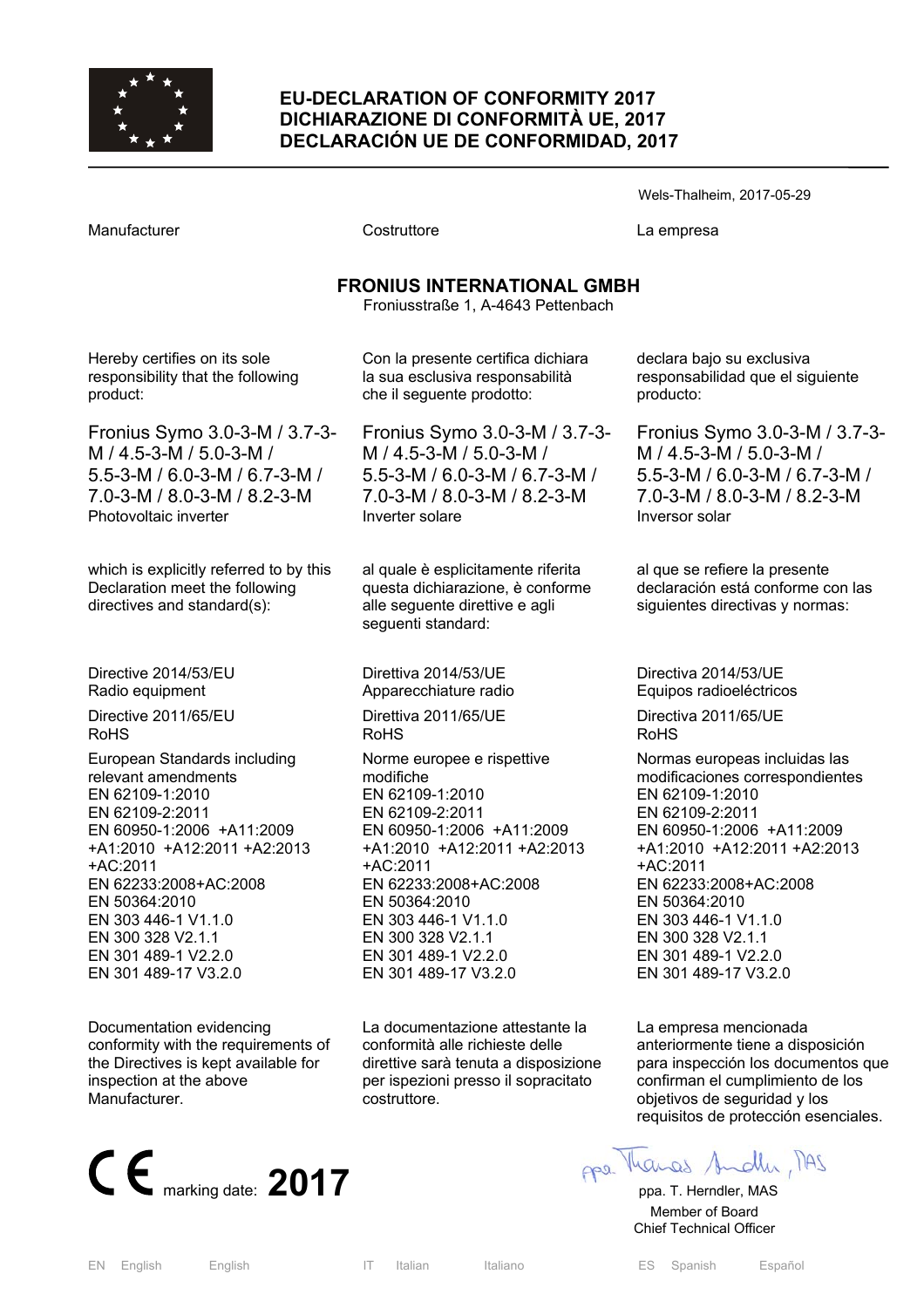

## **EU-OVERENSSTEMMELSESERKLÆRING 2017 EU-CONFORMITEITSVERKLARING 2017 DECLARAÇÃO UE DE CONFORMIDADE, 2017**

Wels-Thalheim, 2017-05-29

Virksomheden **De firma** De firma A empresa

# **FRONIUS INTERNATIONAL GMBH**

Froniusstraße 1, A-4643 Pettenbach

Hermed erklærer vi, at følgende produkt:

Fronius Symo 3.0-3-M / 3.7-3- M / 4.5-3-M / 5.0-3-M / 5.5-3-M / 6.0-3-M / 6.7-3-M / 7.0-3-M / 8.0-3-M / 8.2-3-M Solcellevekselretter

som denne erklæring vedrører, stemmer overens med følgende direktiver og standarder:

Direktiv 2014/53/EU Radioudstyr Direktiv 2011/65/EU RoHS

Europæiske standarder inklusive relevante ændringer EN 62109-1:2010 EN 62109-2:2011 EN 60950-1:2006 +A11:2009 +A1:2010 +A12:2011 +A2:2013 +AC:2011 EN 62233:2008+AC:2008 EN 50364:2010 EN 303 446-1 V1.1.0 EN 300 328 V2.1.1 EN 301 489-1 V2.2.0 EN 301 489-17 V3.2.0

Ovennævnte virksomhed opbevarer dokumentation som bevis for opfyldelsen af sikkerhedsmålene og de grundlæggende beskyttelseskrav, således at det er muligt at få indsigt i denne dokumentation.



verklaart in enige verantwoordelijkheid, dat het volgende product:

Fronius Symo 3.0-3-M / 3.7-3- M / 4.5-3-M / 5.0-3-M / 5.5-3-M / 6.0-3-M / 6.7-3-M / 7.0-3-M / 8.0-3-M / 8.2-3-M Solar-inverter

waarop deze verklaring betrekking heeft, met volgende richtlijnen resp. normen overeenstemt:

Richtlijn 2014/53/EU Radioapparatuur Richtlijn 2011/65/EU RoHS

Europese normen incl. bijbehorende wiizigingsbladen EN 62109-1:2010 EN 62109-2:2011 EN 60950-1:2006 +A11:2009 +A1:2010 +A12:2011 +A2:2013 +AC:2011 EN 62233:2008+AC:2008 EN 50364:2010 EN 303 446-1 V1.1.0 EN 300 328 V2.1.1 EN 301 489-1 V2.2.0 EN 301 489-17 V3.2.0

De hierboven genoemde firma houdt documentatie als bewijs voor de vervulling van de veiligheidsdoelen en de essentiële veiligheidseisen ter inzage gereed.

na qualidade de único responsável, declara que o seguinte produto:

Fronius Symo 3.0-3-M / 3.7-3- M / 4.5-3-M / 5.0-3-M / 5.5-3-M / 6.0-3-M / 6.7-3-M / 7.0-3-M / 8.0-3-M / 8.2-3-M Conversor solar

que diz respeito à presente declaração, cumpre as seguintes directivas e normas:

Directiva 2014/53/UE Equipamentos de rádio Directiva 2011/65/UE RoHS

Normas Europeias incluindo emendas aplicáveis EN 62109-1:2010 EN 62109-2:2011 EN 60950-1:2006 +A11:2009 +A1:2010 +A12:2011 +A2:2013 +AC:2011 EN 62233:2008+AC:2008 EN 50364:2010 EN 303 446-1 V1.1.0 EN 300 328 V2.1.1 EN 301 489-1 V2.2.0 EN 301 489-17 V3.2.0

A empresa acima mencionada mantém a documentação para consulta disponível, a título de comprovação do cumprimento dos objectivos de segurança e dos requisitos de segurança essenciais.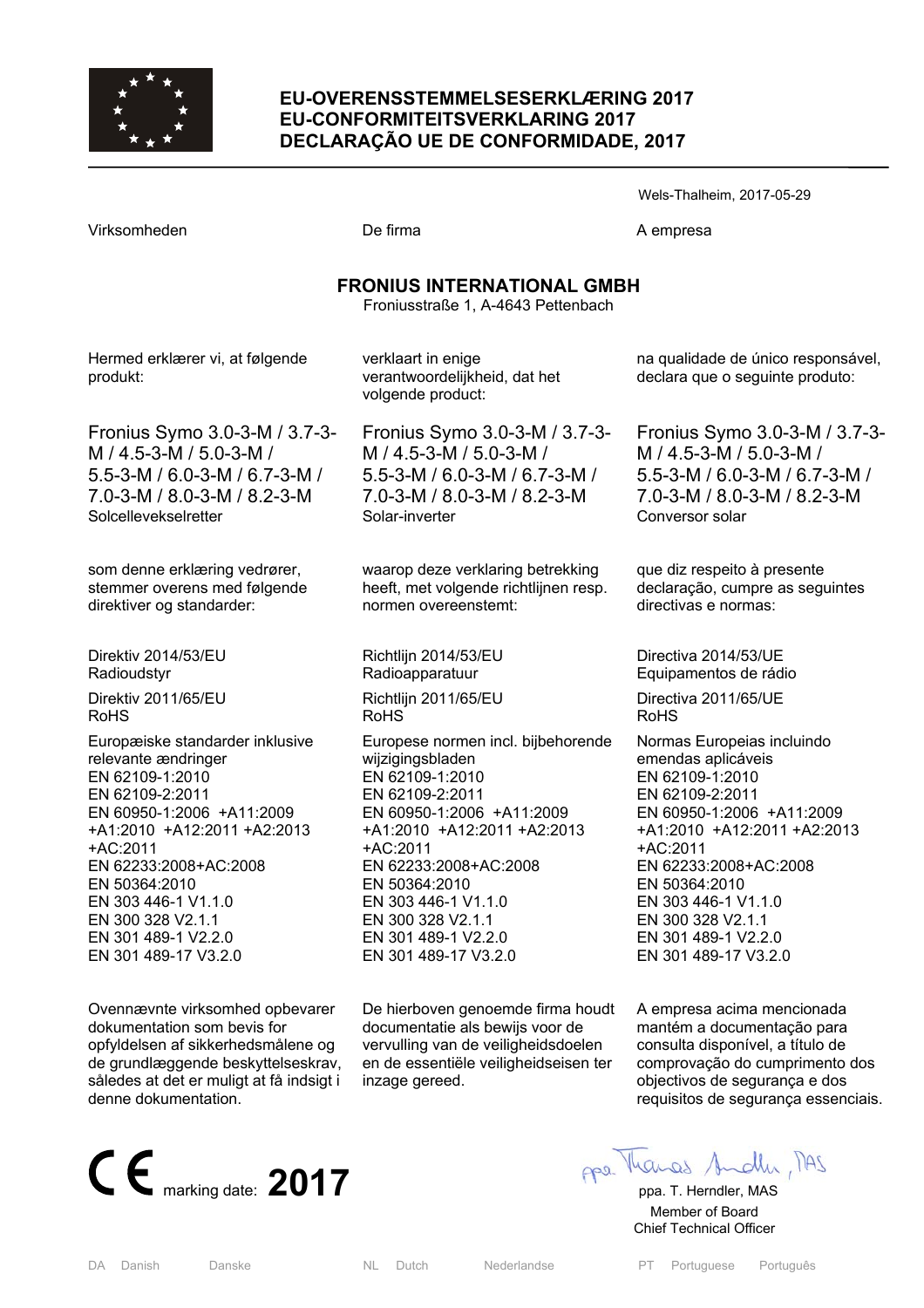

## **EU-MEGFELELŐSÉGI NYILATKOZAT 2017 EÚ VYHLÁSENIE O ZHODE 2017 EU PROHLÁŠENÍ O SHODĚ 2017**

Wels-Thalheim, 2017-05-29

A vállalat Společnost Nýrobca Společnost Společnost

# **FRONIUS INTERNATIONAL GMBH**

Froniusstraße 1, A-4643 Pettenbach

a saját kizárólagos felelősségére nyilatkozza, hogy a következő termék:

Fronius Symo 3.0-3-M / 3.7-3- M / 4.5-3-M / 5.0-3-M / 5.5-3-M / 6.0-3-M / 6.7-3-M / 7.0-3-M / 8.0-3-M / 8.2-3-M Szolár inverter

a saját kizárólagos felelősségére nyilatkozza, hogy a következő termék:

2014/53/EU irányelv Rádióberendezések

2011/65/EU irányelv RoHS

az európai szabványoknak, beleértve a változtatásokat is EN 62109-1:2010 EN 62109-2:2011 EN 60950-1:2006 +A11:2009 +A1:2010 +A12:2011 +A2:2013 +AC:2011 EN 62233:2008+AC:2008 EN 50364:2010 EN 303 446-1 V1.1.0 EN 300 328 V2.1.1 EN 301 489-1 V2.2.0 EN 301 489-17 V3.2.0

A fent említett vállalat a dokumentációkat betekintés céljára készenlétben tartja, a biztonsági célkitűzések teljesítésének és a lényeges biztonsági követelmények teljesítésének a bizonyítására.



prehlasuje na vlastnú zodpovednosť, že následujúcí výrobok:

Fronius Symo 3.0-3-M / 3.7-3- M / 4.5-3-M / 5.0-3-M / 5.5-3-M / 6.0-3-M / 6.7-3-M / 7.0-3-M / 8.0-3-M / 8.2-3-M Fotovoltaický invertor

na ktorý sa toto prehlasenie o shode vzťahuje, zodpovedá následujúcím predpisom a normam:

Smernica 2014/53/EÚ Rádiových zariadení Smernica 2011/65/EÚ RoHS Európske normy vrátane príslušných zmien EN 62109-1:2010 EN 62109-2:2011 EN 60950-1:2006 +A11:2009 +A1:2010 +A12:2011 +A2:2013 +AC:2011 EN 62233:2008+AC:2008 EN 50364:2010 EN 303 446-1 V1.1.0 EN 300 328 V2.1.1 EN 301 489-1 V2.2.0 EN 301 489-17 V3.2.0

Výššie uvedená firma udržuje technickú dokumentáciu ako dókaz naplňovánia bezpečnostných a ochranných požiadaviek a je pripravená predložit ju k nahliadnutiu.

prohlašuje s výhradní zodpovědností, že následující výrobek:

Fronius Symo 3.0-3-M / 3.7-3- M / 4.5-3-M / 5.0-3-M / 5.5-3-M / 6.0-3-M / 6.7-3-M / 7.0-3-M / 8.0-3-M / 8.2-3-M Solární střídač

na který se toto prohlášení vztahuje, odpovídá následujícím směrnicím, resp. normám:

Směrnice 2014/53/EU Rádiových zařízení Směrnice 2011/65/EU RoHS Evropské normy včetně případných změn

EN 62109-1:2010 EN 62109-2:2011 EN 60950-1:2006 +A11:2009 +A1:2010 +A12:2011 +A2:2013 +AC:2011 EN 62233:2008+AC:2008 EN 50364:2010 EN 303 446-1 V1.1.0 EN 300 328 V2.1.1 EN 301 489-1 V2.2.0 EN 301 489-17 V3.2.0

Výše uvedená společnost uchovává dokumentaci k nahlédnutí jako důkaz splnění bezpečnostních cílů a podstatných ochranných opatření.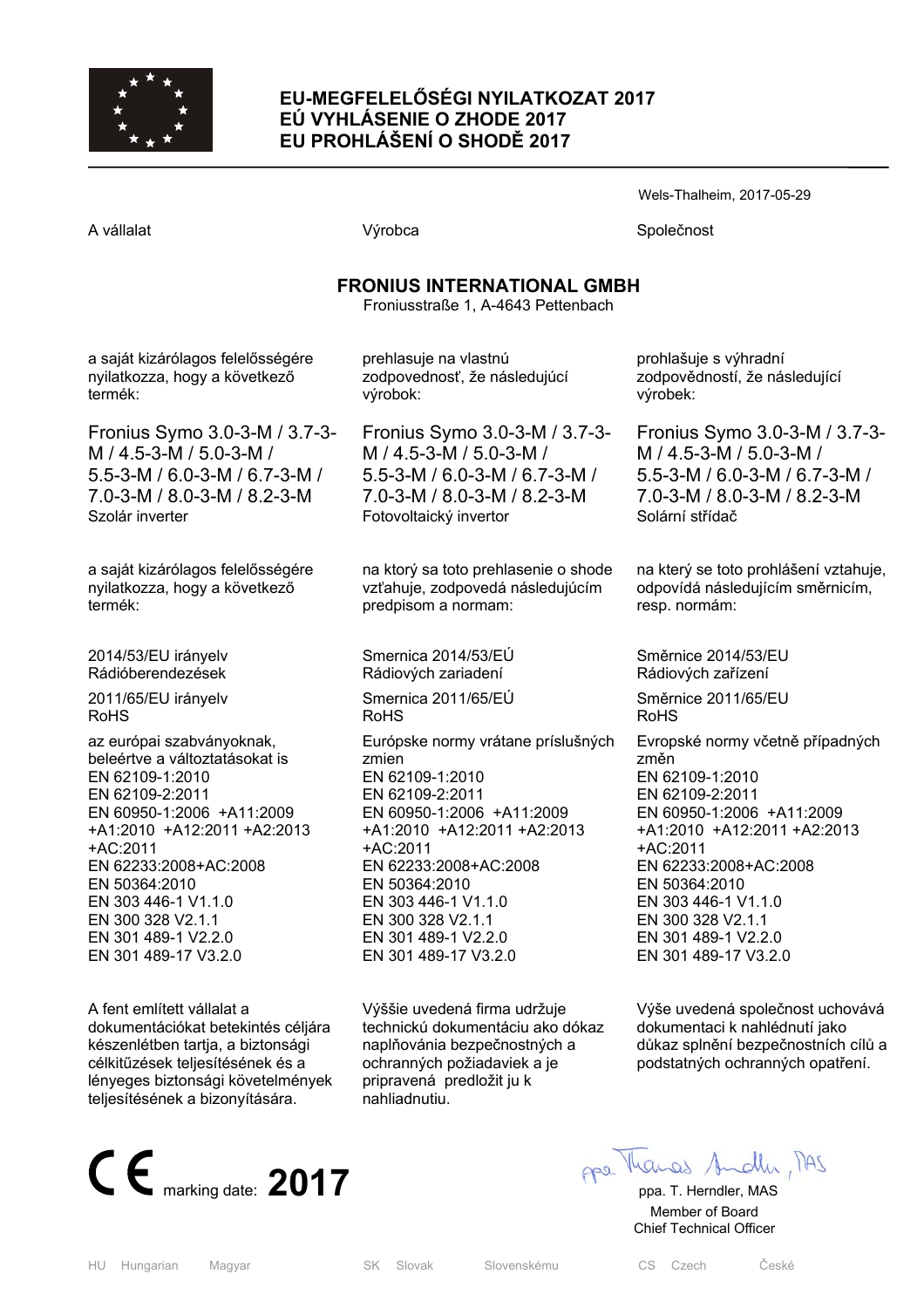

## **EU-KONFORMITÄTSERKLÄRUNG 2017 AB UYGUNLUK BEYANI 2017 DEKLARACJA ZGODNOŚCI UE 2017**

Wels-Thalheim, 2017-05-29

|                                                                                                                                                                                                                                                                                                           |                                                                                                                                                                                                                                                                                                    | ־כוסיע                                                                                                                                                                                           |  |
|-----------------------------------------------------------------------------------------------------------------------------------------------------------------------------------------------------------------------------------------------------------------------------------------------------------|----------------------------------------------------------------------------------------------------------------------------------------------------------------------------------------------------------------------------------------------------------------------------------------------------|--------------------------------------------------------------------------------------------------------------------------------------------------------------------------------------------------|--|
| Die Firma                                                                                                                                                                                                                                                                                                 | Üretici firma                                                                                                                                                                                                                                                                                      | Firma                                                                                                                                                                                            |  |
|                                                                                                                                                                                                                                                                                                           | <b>FRONIUS INTERNATIONAL GMBH</b><br>Froniusstraße 1, A-4643 Pettenbach                                                                                                                                                                                                                            |                                                                                                                                                                                                  |  |
| erklärt in alleiniger Verantwortung,<br>dass folgendes Produkt:                                                                                                                                                                                                                                           | işbu belgede aşağıdaki ürünün<br>kendi sorumluluğunda olduğunu<br>onaylar:                                                                                                                                                                                                                         | oświa<br>odpov<br>produ                                                                                                                                                                          |  |
| Fronius Symo 3.0-3-M / 3.7-3-<br>M / 4.5-3-M / 5.0-3-M /<br>5.5-3-M / 6.0-3-M / 6.7-3-M /<br>7.0-3-M / 8.0-3-M / 8.2-3-M<br>Solar-Wechselrichter                                                                                                                                                          | Fronius Symo 3.0-3-M / 3.7-3-<br>M / 4.5-3-M / 5.0-3-M /<br>5.5-3-M / 6.0-3-M / 6.7-3-M /<br>7.0-3-M / 8.0-3-M / 8.2-3-M<br>Solar inverter                                                                                                                                                         | Froni<br>M/4<br>$5.5 - 3$<br>$7.0 - 3$<br>Falow                                                                                                                                                  |  |
| auf das sich diese Erklärung<br>bezieht, mit folgenden Richtlinien<br>bzw. Normen übereinstimmt:                                                                                                                                                                                                          | bu beyan ile ilişkili olarak, aşağıdaki<br>yönetmelikleri veya normları yerine<br>getirir:                                                                                                                                                                                                         | do ktć<br>deklar<br>naste<br>norma                                                                                                                                                               |  |
| Richtlinie 2014/53/EU<br>Funkanlagen                                                                                                                                                                                                                                                                      | 2014/53/EC sayılı yönetmelik<br>Telsiz cihazları                                                                                                                                                                                                                                                   | Dyrek<br>Urząd                                                                                                                                                                                   |  |
| Richtlinie 2011/65/EU<br><b>RoHS</b>                                                                                                                                                                                                                                                                      | 2011/65/EG sayılı yönetmelik<br><b>RoHS</b>                                                                                                                                                                                                                                                        | <b>Dyrek</b><br><b>RoHS</b>                                                                                                                                                                      |  |
| Europäische Normen inklusive<br>zutreffende Änderungen<br>EN 62109-1:2010<br>EN 62109-2:2011<br>EN 60950-1:2006 +A11:2009<br>+A1:2010 +A12:2011 +A2:2013<br>+AC:2011<br>EN 62233:2008+AC:2008<br>EN 50364:2010<br>EN 303 446-1 V1.1.0<br>EN 300 328 V2.1.1<br>EN 301 489-1 V2.2.0<br>EN 301 489-17 V3.2.0 | İlgili değişiklikleri içeren Avrupa<br>normları<br>EN 62109-1:2010<br>EN 62109-2:2011<br>EN 60950-1:2006 +A11:2009<br>+A1:2010 +A12:2011 +A2:2013<br>+AC:2011<br>EN 62233:2008+AC:2008<br>EN 50364:2010<br>EN 303 446-1 V1.1.0<br>EN 300 328 V2.1.1<br>EN 301 489-1 V2.2.0<br>EN 301 489-17 V3.2.0 | Norm <sup>®</sup><br>odpov<br><b>EN 62</b><br><b>EN 62</b><br><b>EN 60</b><br>$+A1:2$<br>$+AC:2$<br><b>EN 62</b><br><b>EN 50</b><br><b>EN 30</b><br><b>EN 30</b><br><b>EN 30</b><br><b>EN 30</b> |  |

Die oben genannte Firma hält Dokumentationen als Nachweis der Erfüllung der Sicherheitsziele und die wesentlichen Schutzanforderungen zur Einsicht bereit.



Yukarıda adı geçen üretici firma dokümanları güvenlik hedeflerini yerine getirme kanıtı olarak ve önemli korunma gereksinimlerine herhangi bir zamanda bakmak için tutar

wiadcza na własną odpowiedzialność, że następujący dukt:

onius Symo 3.0-3-M / 3.7-3-M / 4.5-3-M / 5.0-3-M / 5.5-3-M / 6.0-3-M / 6.7-3-M / 7.0-3-M / 8.0-3-M / 8.2-3-M ownik solarny

którego odnosi się niniejsza deklaracja, jest zgodny z stepującymi dyrektywami i mami:

rektywa 2014/53/UE ządzeń radiowych

rektywa 2011/65/UE HS

rmy europejskie łącznie z odpowiednimi zmianami EN 62109-1:2010 EN 62109-2:2011 EN 60950-1:2006 +A11:2009 +A1:2010 +A12:2011 +A2:2013  $C:2011$ EN 62233:2008+AC:2008 EN 50364:2010 EN 303 446-1 V1.1.0 EN 300 328 V2.1.1 EN 301 489-1 V2.2.0 EN 301 489-17 V3.2.0

Wyżej wymieniona firma jest w posiadaniu dokumentacji, stanowiącej świadectwo spełnienia norm bezpieczeństwa i zapewnienia wymaganego poziomu zabezpieczeń, i udostępnia ją na żądanie.

 Member of Board Chief Technical Officer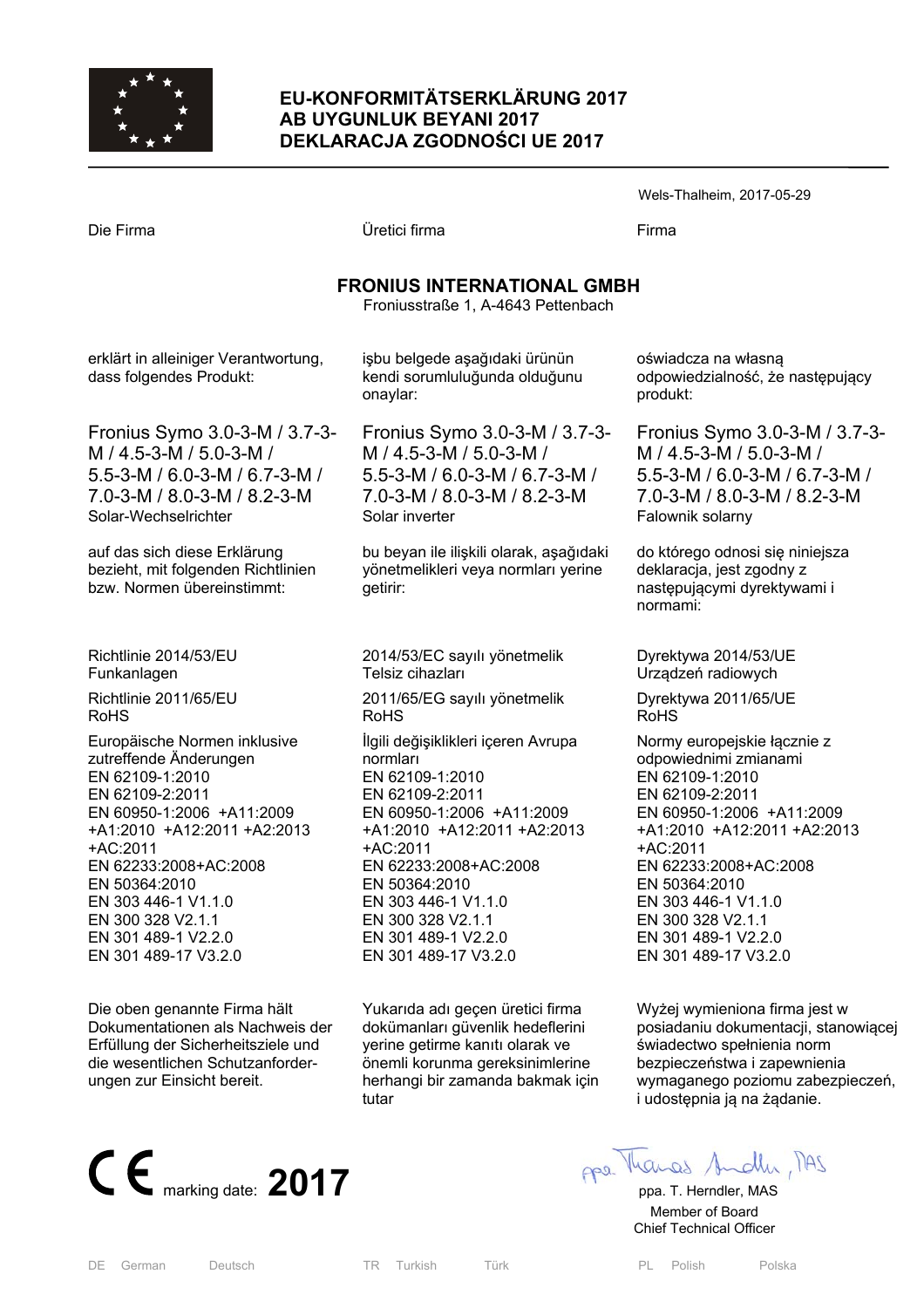

Hereby certifies on its sole

product:

RoHS

+AC:2011

EN 301 489-1 V2.2.0 EN 301 489-17 V3.2.0

Documentation evidencing

inspection at the above

Manufacturer.

conformity with the requirements of the Directives is kept available for

#### **EU-DECLARATION OF CONFORMITY 2017 ∆ΗΛΩΣΗ ΣΥΜΜΟΡΦΩΣΗΣ ΕΕ 2017 ЕС-ДЕКЛАРАЦИЯ ЗА СЪОТВЕТСТВИЕ 2017**

**FRONIUS INTERNATIONAL GMBH**  Froniusstraße 1, A-4643 Pettenbach

δηλώνει με αποκλειστική ευθύνη ότι

Manufacturer Γιατροποιής Η εταιρεία Παραστού του Φυρωα

responsibility that the following Fronius Symo 3.0-3-M / 3.7-3- M / 4.5-3-M / 5.0-3-M / 5.5-3-M / 6.0-3-M / 6.7-3-M / 7.0-3-M / 8.0-3-M / 8.2-3-M Photovoltaic inverter which is explicitly referred to by this Declaration meet the following directives and standard(s): Directive 2014/53/EU Radio equipment Directive 2011/65/EU European Standards including relevant amendments EN 62109-1:2010 EN 62109-2:2011 EN 60950-1:2006 +A11:2009 +A1:2010 +A12:2011 +A2:2013 EN 62233:2008+AC:2008 EN 50364:2010 EN 303 446-1 V1.1.0 EN 300 328 V2.1.1 το κάτωθι προϊόν: Fronius Symo 3.0-3-M / 3.7-3- M / 4.5-3-M / 5.0-3-M / 5.5-3-M / 6.0-3-M / 6.7-3-M / 7.0-3-M / 8.0-3-M / 8.2-3-M Ηλιακός μετατροπέας στο οποίο αναφέρεται η παρούσα δήλωση, συμμορφώνεται με τις ακόλουθες οδηγίες και πρότυπα: Οδηγία 2014/53/EE Pαδιοεξοπλισμού Οδηγία 2011/65/EE RoHS Ευρωπαϊκά πρότυπα συμπ. τυχόν τροποποιήσεων EN 62109-1:2010 EN 62109-2:2011 EN 60950-1:2006 +A11:2009 +A1:2010 +A12:2011 +A2:2013 +AC:2011 EN 62233:2008+AC:2008 EN 50364:2010 EN 303 446-1 V1.1.0 EN 300 328 V2.1.1

> Η ως άνω αναφερόμενη εταιρεία διατηρεί σε ετοιμότητα για έλεγχο τις τεκμηριώσεις ως απόδειξη της εκπλήρωσης των στόχων ασφαλείας και των ουσιωδών απαιτήσεωνπροστασίας.

EN 301 489-1 V2.2.0 EN 301 489-17 V3.2.0 Wels-Thalheim, 2017-05-29

на своя собствена отговорност декларира, че следният продукт:

Fronius Symo 3.0-3-M / 3.7-3- M / 4.5-3-M / 5.0-3-M / 5.5-3-M / 6.0-3-M / 6.7-3-M / 7.0-3-M / 8.0-3-M / 8.2-3-M Соларен преобразувател

за който се отнася тази декларация, съответства на следните директиви, респ. стандарти:

Директива 2014/53/ЕC Pадиосъоръжения

Директива 2011/65/EC RoHS

Европейски норми вкл. съответните изменения EN 62109-1:2010 EN 62109-2:2011 EN 60950-1:2006 +A11:2009 +A1:2010 +A12:2011 +A2:2013 +AC:2011 EN 62233:2008+AC:2008 EN 50364:2010 EN 303 446-1 V1.1.0 EN 300 328 V2.1.1 EN 301 489-1 V2.2.0 EN 301 489-17 V3.2.0

Гореспоменатата фирма може да предостави за справка документи като доказателство за покриването на нормите за безопасност и съществените изисквания за безопасност.



 Member of Board Chief Technical Officer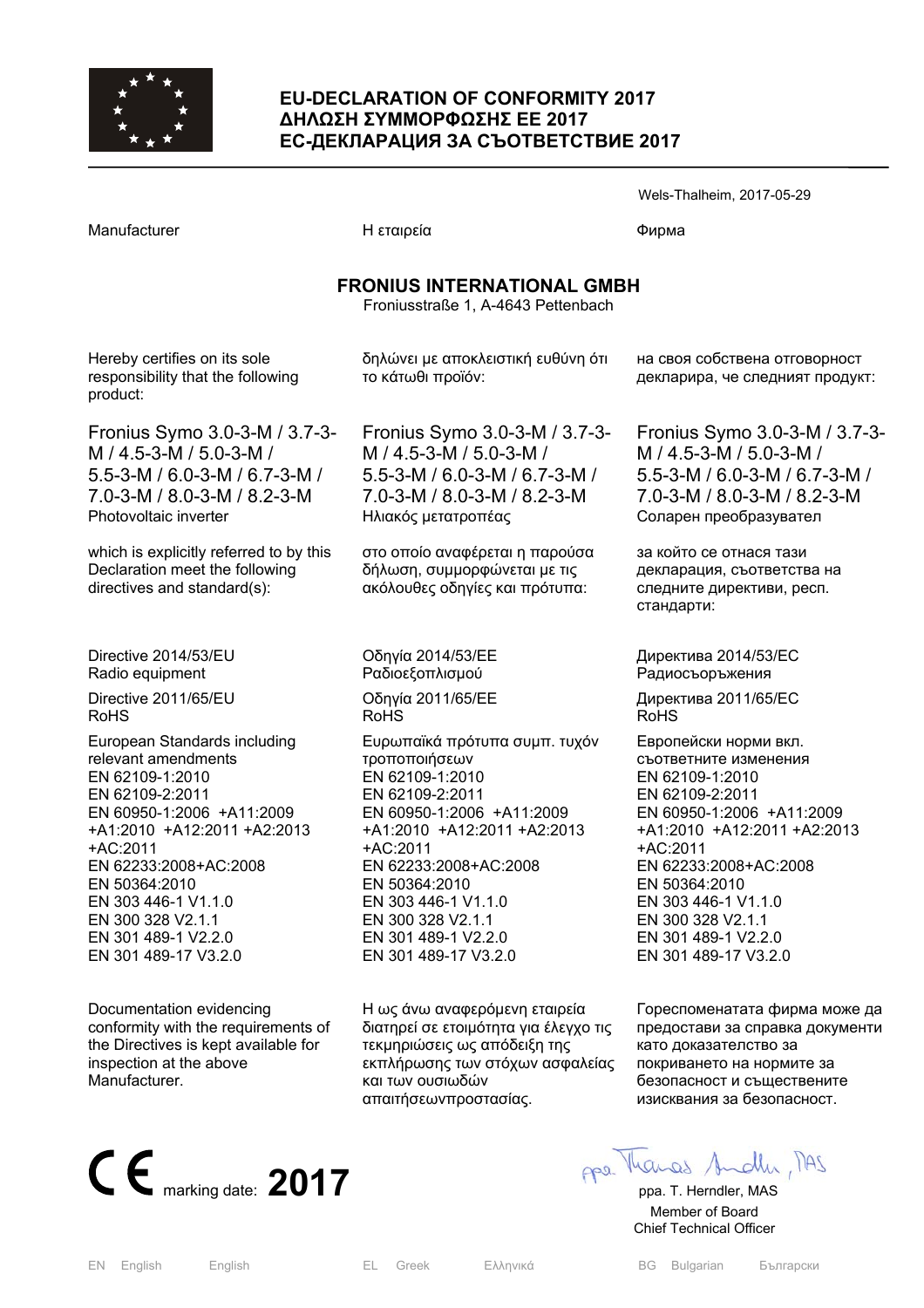

#### **EU-DECLARATION OF CONFORMITY 2017 ES ATITIKTIES DEKLARACIJA 2017 ES ATBILSTĪBAS DEKLARĀCIJA 2017**

| Manufacturer                                                                                                                                                                                                                                                                                                   | <b>Bendrove</b>                                                                                                                                                                                                                                                                                                     | Uzņēmums                                                                                                                                                                                                                                                                                                         |  |  |
|----------------------------------------------------------------------------------------------------------------------------------------------------------------------------------------------------------------------------------------------------------------------------------------------------------------|---------------------------------------------------------------------------------------------------------------------------------------------------------------------------------------------------------------------------------------------------------------------------------------------------------------------|------------------------------------------------------------------------------------------------------------------------------------------------------------------------------------------------------------------------------------------------------------------------------------------------------------------|--|--|
| <b>FRONIUS INTERNATIONAL GMBH</b><br>Froniusstraße 1, A-4643 Pettenbach                                                                                                                                                                                                                                        |                                                                                                                                                                                                                                                                                                                     |                                                                                                                                                                                                                                                                                                                  |  |  |
| Hereby certifies on its sole<br>responsibility that the following<br>product:                                                                                                                                                                                                                                  | prisiimdama visą atsakomybę<br>pareiškia, kad šis produktas:                                                                                                                                                                                                                                                        | ar pilnu atbildību deklarē, ka<br>turpmāk nosauktais produkts:                                                                                                                                                                                                                                                   |  |  |
| Fronius Symo 3.0-3-M / 3.7-3-<br>M / 4.5-3-M / 5.0-3-M /<br>5.5-3-M / 6.0-3-M / 6.7-3-M /<br>7.0-3-M / 8.0-3-M / 8.2-3-M<br>Photovoltaic inverter                                                                                                                                                              | Fronius Symo 3.0-3-M / 3.7-3-<br>M / 4.5-3-M / 5.0-3-M /<br>5.5-3-M / 6.0-3-M / 6.7-3-M /<br>7.0-3-M / 8.0-3-M / 8.2-3-M<br>Saules energijos inverteris                                                                                                                                                             | Fronius Symo 3.0-3-M / 3.7-3-<br>M / 4.5-3-M / 5.0-3-M /<br>5.5-3-M / 6.0-3-M / 6.7-3-M /<br>7.0-3-M / 8.0-3-M / 8.2-3-M<br>Solārais sprieguma invertors                                                                                                                                                         |  |  |
| which is explicitly referred to by this<br>Declaration meet the following<br>directives and standard(s):                                                                                                                                                                                                       | kuriam skirta ši deklaracija, atitinka<br>šias normas ir standartus:                                                                                                                                                                                                                                                | uz kuru attiecas šī deklarācija,<br>atbilst šādām direktīvām vai<br>standartiem:                                                                                                                                                                                                                                 |  |  |
| Directive 2014/53/EU<br>Radio equipment<br>Directive 2011/65/EU                                                                                                                                                                                                                                                | Direktyva 2014/53/ES radijo<br>įrenginių<br>Direktyva 2011/65/ES                                                                                                                                                                                                                                                    | Direktīvā 2014/53/ES radioiekārtu<br>tirgū<br>Direktīvā 2011/65/ES                                                                                                                                                                                                                                               |  |  |
| RoHS<br>European Standards including<br>relevant amendments<br>EN 62109-1:2010<br>EN 62109-2:2011<br>EN 60950-1:2006 +A11:2009<br>+A1:2010 +A12:2011 +A2:2013<br>+AC:2011<br>EN 62233:2008+AC:2008<br>EN 50364:2010<br>EN 303 446-1 V1.1.0<br>EN 300 328 V2.1.1<br>EN 301 489-1 V2.2.0<br>EN 301 489-17 V3.2.0 | <b>RoHS</b><br>Europos standartai su atitinkamais<br>pakeitimais<br>EN 62109-1:2010<br>EN 62109-2:2011<br>EN 60950-1:2006 +A11:2009<br>+A1:2010 +A12:2011 +A2:2013<br>+AC:2011<br>EN 62233:2008+AC:2008<br>EN 50364:2010<br>EN 303 446-1 V1.1.0<br>EN 300 328 V2.1.1<br>EN 301 489-1 V2.2.0<br>EN 301 489-17 V3.2.0 | RoHS<br>Eiropas standarti, ieskaitot<br>attiecīgos grozījumus<br>EN 62109-1:2010<br>EN 62109-2:2011<br>EN 60950-1:2006 +A11:2009<br>+A1:2010 +A12:2011 +A2:2013<br>+AC:2011<br>EN 62233:2008+AC:2008<br>EN 50364:2010<br>EN 303 446-1 V1.1.0<br>EN 300 328 V2.1.1<br>EN 301 489-1 V2.2.0<br>EN 301 489-17 V3.2.0 |  |  |
| Documentation evidencing                                                                                                                                                                                                                                                                                       | Pirmiau minėta bendrovė gali bet                                                                                                                                                                                                                                                                                    | Augstāk minētais uzņēmums                                                                                                                                                                                                                                                                                        |  |  |

Augstāk minētais uzņēmums saglabā dokumentāciju kā apliecinājumu, ka ir izpildīti drošības mērķi un galvenās prasības par aizsardzību.

Wels-Thalheim, 2017-05-29



conformity with the requirements of the Directives is kept available for

 Member of Board Chief Technical Officer

inspection at the above

Manufacturer.

kada pateikti dokumentus, įrodančius, kas laikomasi saugos tikslų ir esminių saugosreikalavimų.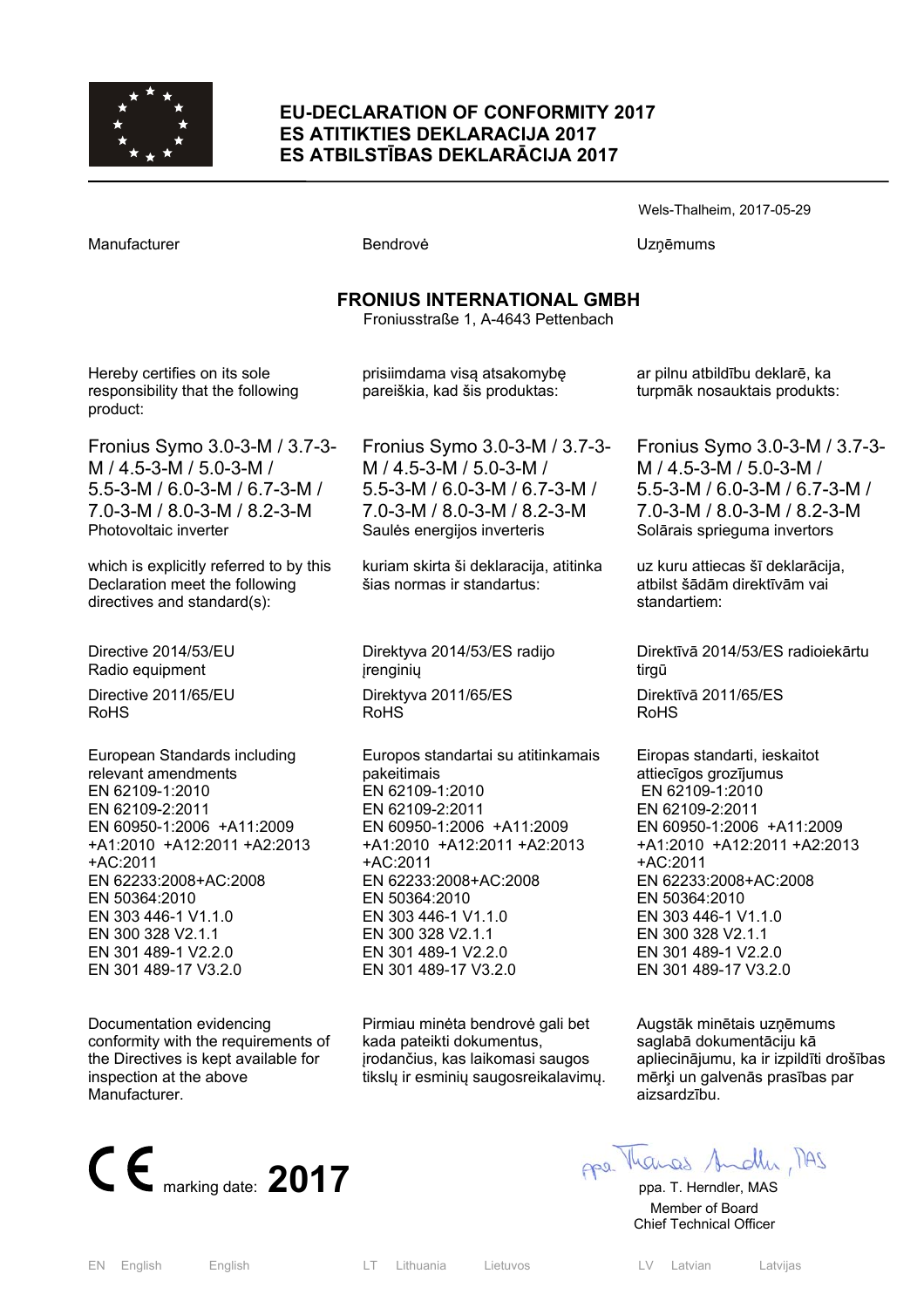

# **EU-KONFORMITÄTSERKLÄRUNG 2017 DECLARAŢIE DE CONFORMITATE CE 2017 IZJAVA O SKLADNOSTI 2017**

|                                                                         |                                         | Wels-Thalheim, 2017-05-29          |  |  |
|-------------------------------------------------------------------------|-----------------------------------------|------------------------------------|--|--|
| Die Firma                                                               | Firma                                   | Podjetje                           |  |  |
| <b>FRONIUS INTERNATIONAL GMBH</b><br>Froniusstraße 1, A-4643 Pettenbach |                                         |                                    |  |  |
| erklärt in alleiniger Verantwortung,                                    | declară pe proprie răspundere că        | z izključno lastno odgovornostjo   |  |  |
| dass folgendes Produkt:                                                 | următorul produs:                       | izjavlja, da naslednji izdelek:    |  |  |
| Fronius Symo 3.0-3-M / 3.7-3-                                           | Fronius Symo 3.0-3-M / 3.7-3-           | Fronius Symo 3.0-3-M / 3.7-3-      |  |  |
| M / 4.5-3-M / 5.0-3-M /                                                 | M / 4.5-3-M / 5.0-3-M /                 | M / 4.5-3-M / 5.0-3-M /            |  |  |
| 5.5-3-M / 6.0-3-M / 6.7-3-M /                                           | 5.5-3-M / 6.0-3-M / 6.7-3-M /           | 5.5-3-M / 6.0-3-M / 6.7-3-M /      |  |  |
| 7.0-3-M / 8.0-3-M / 8.2-3-M                                             | 7.0-3-M / 8.0-3-M / 8.2-3-M             | 7.0-3-M / 8.0-3-M / 8.2-3-M        |  |  |
| Solar-Wechselrichter                                                    | invertor solar                          | Solarni pretvornik                 |  |  |
| auf das sich diese Erklärung                                            | la care se referă prezenta              | na katerega se nanaša ta razlaga,  |  |  |
| bezieht, mit folgenden Richtlinien                                      | declarație, este în conformitate cu     | ustreza naslednjim smernicam oz.   |  |  |
| bzw. Normen übereinstimmt:                                              | directivele și normele de mai jos:      | normam:                            |  |  |
| Richtlinie 2014/53/EU                                                   | Directiva 2014/53/EU                    | Direktiva 2014/53/EU radijske      |  |  |
| Funkanlagen                                                             | echipamentelor radio                    | opreme                             |  |  |
| Richtlinie 2011/65/EU                                                   | Directiva 2011/65/EU                    | Direktiva 2011/65/EU               |  |  |
| <b>RoHS</b>                                                             | <b>RoHS</b>                             | <b>RoHS</b>                        |  |  |
| Europäische Normen inklusive                                            | Norme europene inclusiv                 | Evropske norme vključno z          |  |  |
| zutreffende Änderungen                                                  | modificările aferente                   | zadevnimi spremembami EN 62109-    |  |  |
| EN 62109-1:2010                                                         | EN 62109-1:2010                         | 1:2010                             |  |  |
| EN 62109-2:2011                                                         | EN 62109-2:2011                         | EN 62109-2:2011                    |  |  |
| EN 60950-1:2006 +A11:2009                                               | EN 60950-1:2006 +A11:2009               | EN 60950-1:2006 +A11:2009          |  |  |
| +A1:2010 +A12:2011 +A2:2013                                             | +A1:2010 +A12:2011 +A2:2013             | +A1:2010 +A12:2011 +A2:2013        |  |  |
| +AC:2011                                                                | +AC:2011                                | +AC:2011                           |  |  |
| EN 62233:2008+AC:2008                                                   | EN 62233:2008+AC:2008                   | EN 62233:2008+AC:2008              |  |  |
| EN 50364:2010                                                           | EN 50364:2010                           | EN 50364:2010                      |  |  |
| EN 303 446-1 V1.1.0                                                     | EN 303 446-1 V1.1.0                     | EN 303 446-1 V1.1.0                |  |  |
| EN 300 328 V2.1.1                                                       | EN 300 328 V2.1.1                       | EN 300 328 V2.1.1                  |  |  |
| EN 301 489-1 V2.2.0                                                     | EN 301 489-1 V2.2.0                     | EN 301 489-1 V2.2.0                |  |  |
| EN 301 489-17 V3.2.0                                                    | EN 301 489-17 V3.2.0                    | EN 301 489-17 V3.2.0               |  |  |
| Die oben genannte Firma hält                                            | Firma numită mai sus păstrează          | Zgoraj navedeno podjetje ima za    |  |  |
| Dokumentationen als Nachweis der                                        | documentația necesară ca dovadă a       | vpogled na voljo dokumentacije kot |  |  |
| Erfüllung der Sicherheitsziele und                                      | îndeplinirii obiectivelor de securitate | dokazilo izpolnjevanja varnostnih  |  |  |

**CE** marking date: **2017 pp** Marcel Andly MS

die wesentlichen Schutzanforder-

ungen zur Einsicht bereit.

zaščito.

ciljev in bistvenih zahtev v zvezi z

 Member of Board Chief Technical Officer

şi a cerinţelor de protecţie specifice,

pentru a putea fi consultată.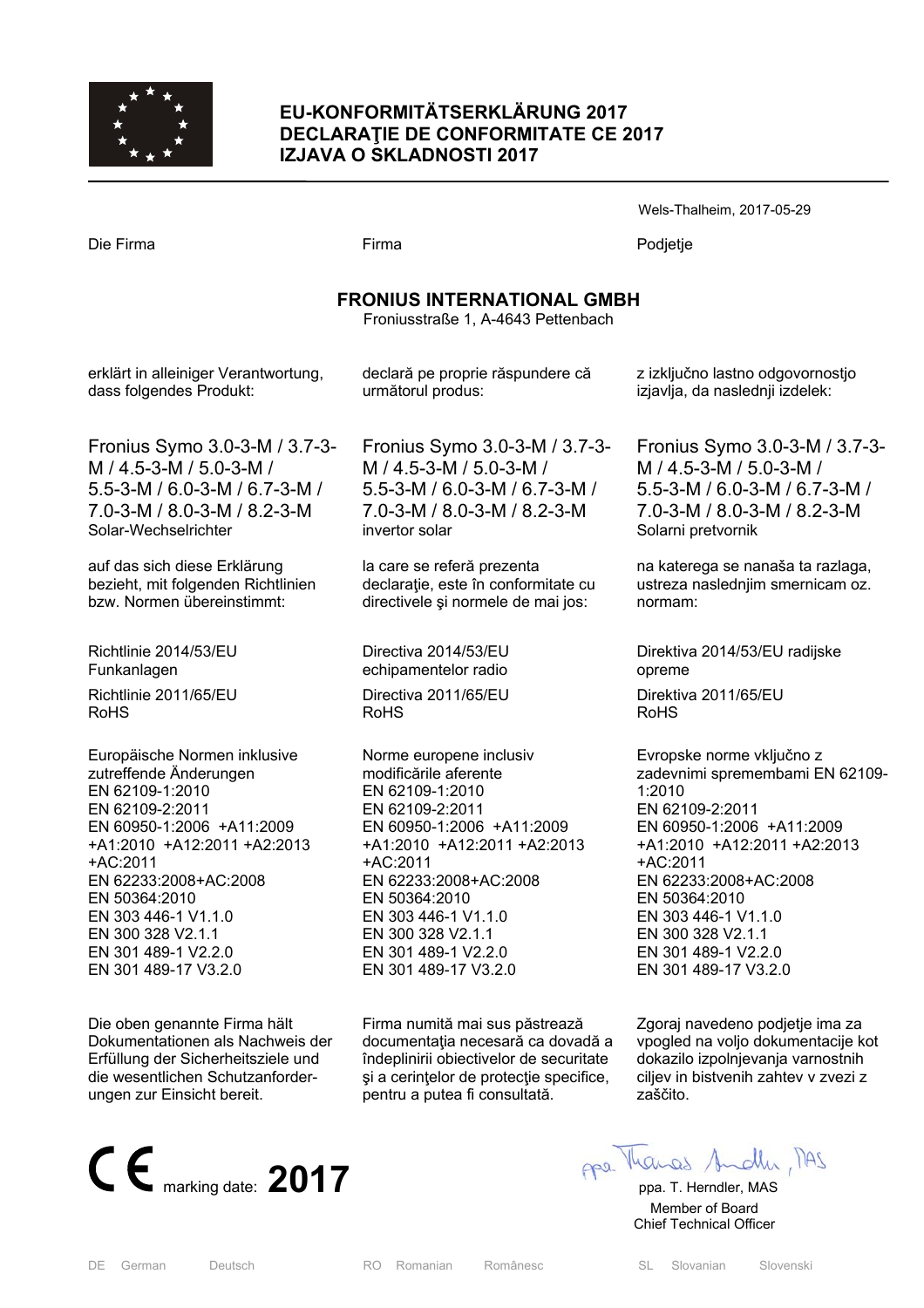

# **EU-DECLARATION OF CONFORMITY 2017 EU-KONFORMITETSFÖRSÄKRAN 2017 EU-VAATIMUSTENMUKAISUUSVAKUUTUS 2017**

|                                                                                                                                                                                                                                                                                                        |                                                                                                                                                                                                                                                                                                  | Wels-Thalheim, 2017-05-29                                                                                                                                                                                                                                                                                                       |  |  |
|--------------------------------------------------------------------------------------------------------------------------------------------------------------------------------------------------------------------------------------------------------------------------------------------------------|--------------------------------------------------------------------------------------------------------------------------------------------------------------------------------------------------------------------------------------------------------------------------------------------------|---------------------------------------------------------------------------------------------------------------------------------------------------------------------------------------------------------------------------------------------------------------------------------------------------------------------------------|--|--|
| Manufacturer                                                                                                                                                                                                                                                                                           | Företaget                                                                                                                                                                                                                                                                                        | Yritys                                                                                                                                                                                                                                                                                                                          |  |  |
| <b>FRONIUS INTERNATIONAL GMBH</b><br>Froniusstraße 1, A-4643 Pettenbach                                                                                                                                                                                                                                |                                                                                                                                                                                                                                                                                                  |                                                                                                                                                                                                                                                                                                                                 |  |  |
| Hereby certifies on its sole<br>responsibility that the following<br>product:                                                                                                                                                                                                                          | intygar härmed att följande produkt:                                                                                                                                                                                                                                                             | ilmoittaa yksinomaisella vastuulla,<br>että seuraava tuote:                                                                                                                                                                                                                                                                     |  |  |
| Fronius Symo 3.0-3-M / 3.7-3-<br>M / 4.5-3-M / 5.0-3-M /<br>5.5-3-M / 6.0-3-M / 6.7-3-M /<br>7.0-3-M / 8.0-3-M / 8.2-3-M<br>Photovoltaic inverter                                                                                                                                                      | Fronius Symo 3.0-3-M / 3.7-3-<br>M / 4.5-3-M / 5.0-3-M /<br>5.5-3-M / 6.0-3-M / 6.7-3-M /<br>7.0-3-M / 8.0-3-M / 8.2-3-M<br>Solcellsväxelriktare                                                                                                                                                 | Fronius Symo 3.0-3-M / 3.7-3-<br>M / 4.5-3-M / 5.0-3-M /<br>5.5-3-M / 6.0-3-M / 6.7-3-M /<br>7.0-3-M / 8.0-3-M / 8.2-3-M<br>Aurinkoinvertteri                                                                                                                                                                                   |  |  |
| which is explicitly referred to by this<br>Declaration meet the following<br>directives and standard(s):                                                                                                                                                                                               | som den här överenskommelsen<br>avser, överensstämmer med<br>följande direktiv respektive normer:                                                                                                                                                                                                | johon tämä vakuutus viittaa, on<br>seuraavien direktiivien tai<br>standardien mukainen:                                                                                                                                                                                                                                         |  |  |
| Directive 2014/53/EU<br>Radio equipment                                                                                                                                                                                                                                                                | Direktiv 2014/53/EU<br>Radioutrustning                                                                                                                                                                                                                                                           | Direktiivin 2014/53/EU<br>radiolaitteiden                                                                                                                                                                                                                                                                                       |  |  |
| Directive 2011/65/EU<br><b>RoHS</b>                                                                                                                                                                                                                                                                    | Direktiv 2011/65/EU<br><b>RoHS</b>                                                                                                                                                                                                                                                               | Direktiivin 2011/65/EU<br><b>RoHS</b>                                                                                                                                                                                                                                                                                           |  |  |
| European Standards including<br>relevant amendments<br>EN 62109-1:2010<br>EN 62109-2:2011<br>EN 60950-1:2006 +A11:2009<br>+A1:2010 +A12:2011 +A2:2013<br>+AC:2011<br>EN 62233:2008+AC:2008<br>EN 50364:2010<br>EN 303 446-1 V1.1.0<br>EN 300 328 V2.1.1<br>EN 301 489-1 V2.2.0<br>EN 301 489-17 V3.2.0 | Europeiska normer, med relevanta<br>ändringar<br>EN 62109-1:2010<br>EN 62109-2:2011<br>EN 60950-1:2006 +A11:2009<br>+A1:2010 +A12:2011 +A2:2013<br>+AC:2011<br>EN 62233:2008+AC:2008<br>EN 50364:2010<br>EN 303 446-1 V1.1.0<br>EN 300 328 V2.1.1<br>EN 301 489-1 V2.2.0<br>EN 301 489-17 V3.2.0 | Eurooppalaiset standardit<br>asianmukaiset muutokset mukaan<br><b>lukien</b><br>EN 62109-1:2010<br>EN 62109-2:2011<br>EN 60950-1:2006 +A11:2009<br>+A1:2010 +A12:2011 +A2:2013<br>+AC:2011<br>EN 62233:2008+AC:2008<br>EN 50364:2010<br>EN 303 446-1 V1.1.0<br>EN 300 328 V2.1.1<br>EN 301 489-1 V2.2.0<br>EN 301 489-17 V3.2.0 |  |  |
| Documentation evidencing<br>conformity with the requirements of<br>the Directives is kept available for<br>inspection at the above<br>Manufacturer.                                                                                                                                                    | Det ovan nämnda företaget<br>tillhandahåller dokumentation som<br>styrker att säkerhetsmålen och de<br>grundläggande skyddskraven har<br>uppfyllts.                                                                                                                                              | Edellä mainittu yritys säilyttää<br>asiakirjoja saatavilla<br>turvallisuustavoitteiden ja<br>olennaisten suojavaatimusten                                                                                                                                                                                                       |  |  |



EN English English SV Swedish Svenska FI Finnish Suomalainen

täyttämisen todisteena.